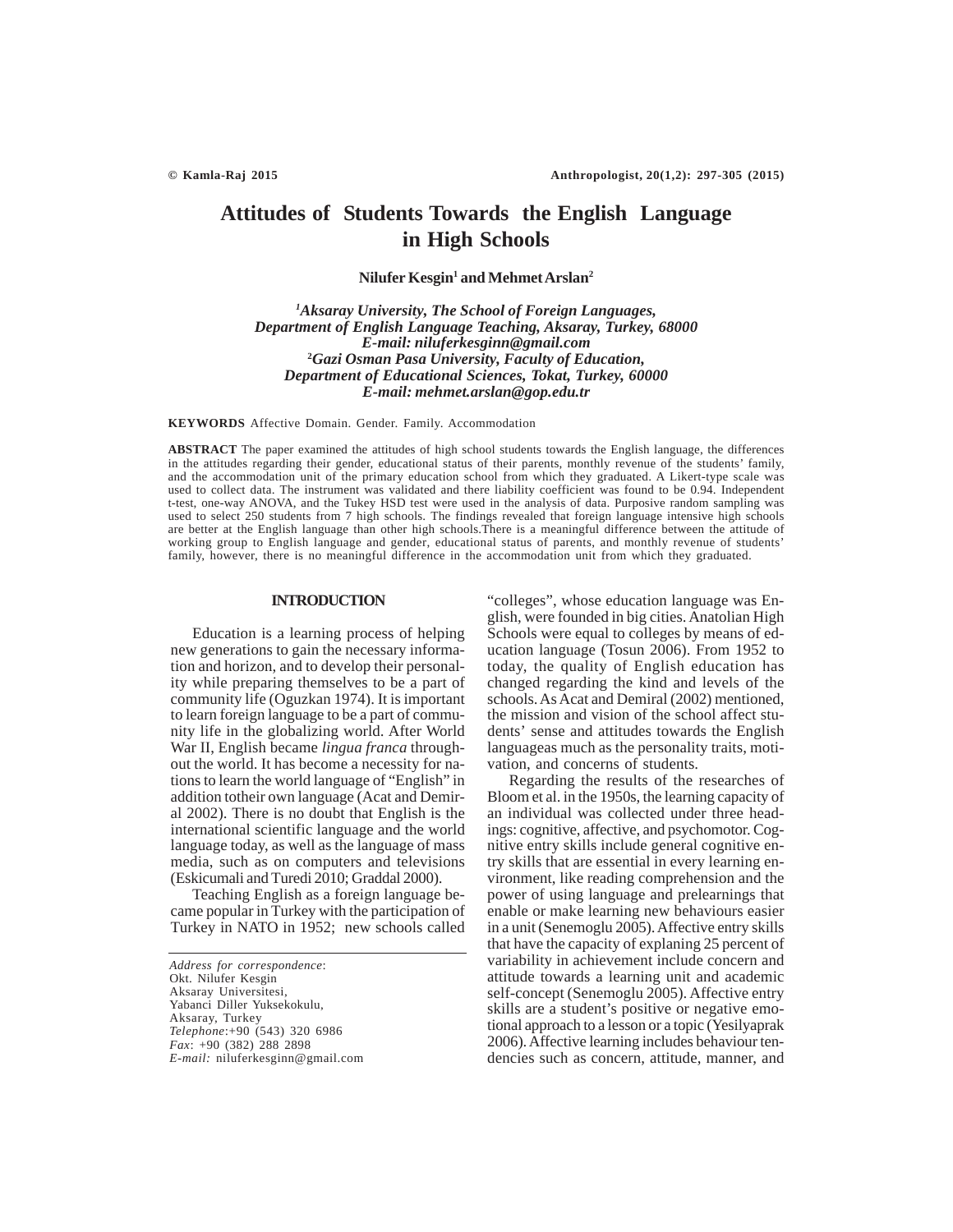emotion to an object or an event (Iskender 2007). Psychomotor entry skills comprehend behaviorsrequiring coordination of intelligence and muscle. Psychomotor skills can be observed directly (Senemoglu 2005).

According to Bloom (1979), it is necessary to level affective entry skills and cognitive entry skills for occurrence of mastery learning. Affective learnings include behaviour tendencies such as concern, attitude, manner, and emotion to an object or an event (Iskender 2007).

According to Bloom (1979), affective characteristicsabout a lesson is a perceptual event based on the principal of a student's grouping of learning units.

Attitudes are defined as an "acquired internal state that influences the choice of personal action" (Gagné and Driscoll 1988). For example, a person's attitude toward the environment influences whether or not they choose to recycle. A student's attitude toward information will influence the resources he or she chooses to use. Students must understand why it is important to select reliable, authoritative resources (Morgan 2009).

There are sixteen kinds of high schools defined by the Ministry of National Education (MoNE) in Turkey; even this number can be increased when considering specific kinds of vocational and technical high schools (Kadioglu 2014). Science High School, Anatolian Teacher Training High School, Social Sciences High School, Anatolian High School, Fine Arts High School, Sports High School, Anatolian Prayer-Leader and Preacher High School, Technical and Industrial Vocational High School, Police College, Military High School, Medical Vocational High School, Trade Vocational High School, Anatolian Hotel Management and Tourism Vocational High School, and Private High Schools are some examples of the high schools in Turkey. State and Anatolian high schools are funded by the government, whereas private schools are financed by students' families. Students at Anatolian and private high schools improve their skills in at least one foreign language, usually English as a second language and German as a third. Private schools differ from government high schools in terms of academic and social opportunities, depending on the financial status of the school. Generally, private school students have more social activities (like arts and sports) than other school types (Erdogan 2002).

One of the most salient features of the Turkish education system is that students are required to take nationwide exams when they transit from one education level to another, and they can be admitted to desired schools if they attain a minimum required score for that particular school. For example, in order to attend Anatolian high schools, students must score high on a nationwide examination called the Level Determination Examination. This examination includes four topics: social sciences, mathematics, natural science, and Turkish literature. Similarly, students wanting to pursue higher education must take two nationwide examinations, the University Entrance Examinations (namely YGS and LYS), when they graduate from high school. In addition to their YGS and LYS scores, students' high school grade point averages (GPA) are also taken into account for entry into university. The number of students entering the desired universities is very low; consequently, the competition is very high among students. Students believe that if they can attend a respected high school (like the Anatolian high schools), they will be better prepared for the YGS and LYS (Kadioglu 2014).

Today, people come across with English language in every part of their life, making it a necessity to learn. Curriculums of many developing or developed countries who feel learning a foreign language is important include foreign language courses. One or more foreign languages take part in the curriculum of many schools in Turkey and foreign language courses are compulsory from primary school to university. It is impossible to say that the results of the effort and time spent to teach English is enough because students cannot learn English sufficiently even if they take foreign language courses from primary school to university. Herein, the affective domain of the students makes itimportant for students to take part in the learning process. The students need to have a positive attitude to take part in the learning process. This paper intends to define how the attitudes of high school students towards the English language change with regard to certain variables, and to offers solutions with the intent of developing a positive attitude. This paper expects to analyze the attitude of students towards the English language to reveal the relation of attitude and different variables, and to make contributions and submit solutions to the field of English language teaching by evaluating the results.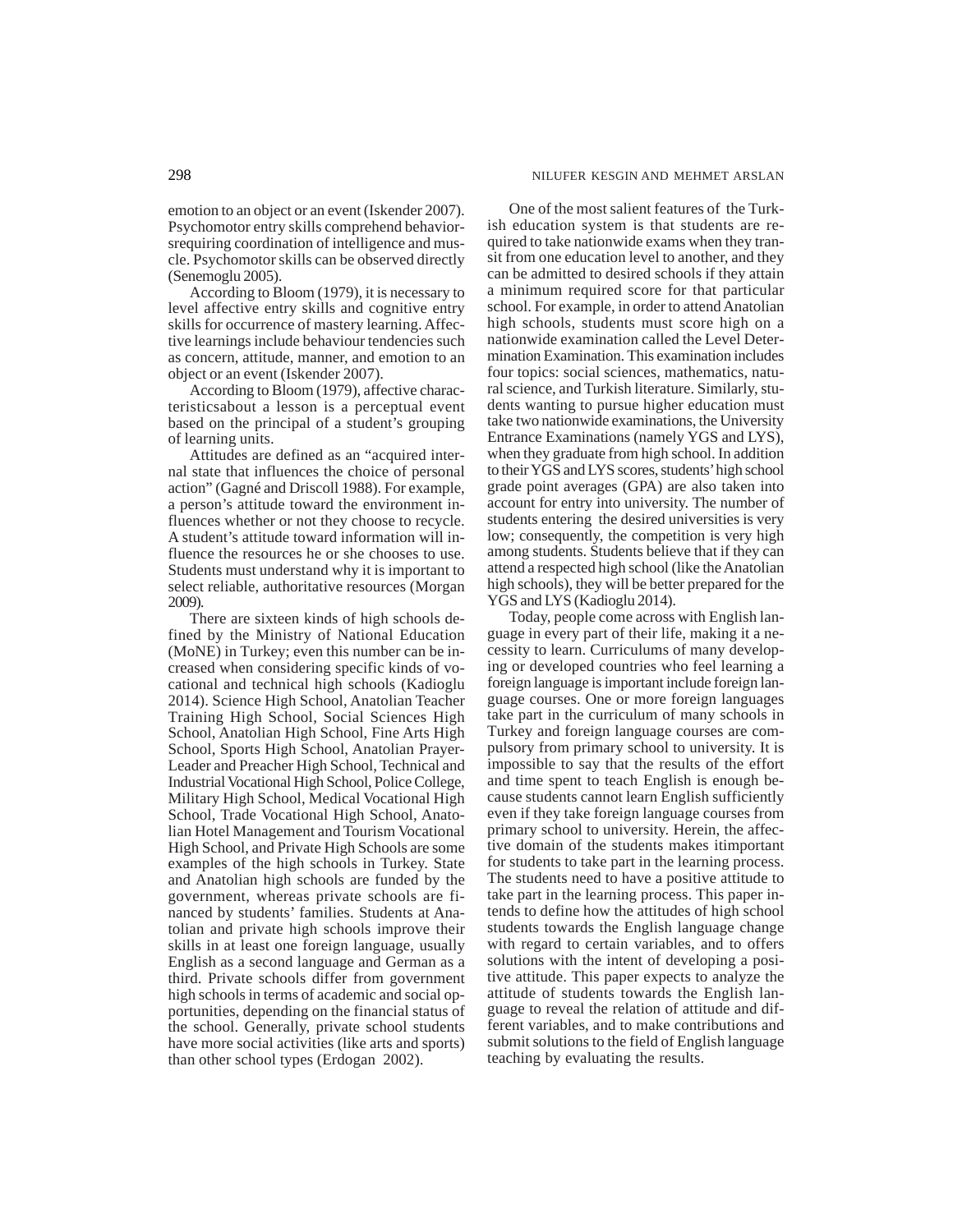#### **Objectives**

This paper probes into the attitudes of high school students towards the English language. The scale of responses from 350 high school students is analyzed. The research questions are:

1. How is the distribution of attitude scores of the students studying in different high schools towards the English language?

2. Is there any difference in the attitudes of the students to the English language regarding:

- a) gender,
- b) educational status of their parents,
- c) monthly revenue of the student's family,
- d) accommodation unit of the primary education school from which they graduated?

#### **METHODOLOGY**

## **Research Design**

A descriptive, Likert-type research technique was adopted to collect the opinions of students studying in different types of high schools concerningthe current situation of their attitudes towards the English language.

# **Working Group**

Participants were selected through random sampling techniques. The Aksaray Provincial Directorate for National Education was asked for permission to conduct the study on as many different types of high schools as possible. They gave permission for 7 different types of high schools: Science High School, Anatolian Teacher Training High School, Social Sciences High School, Anatolian High School, Fine Arts and Sports High School, Anatolian Prayer-Leader and Preacher High School, and Technical and Industrial Vocational High School*.* The working group of the paper consists of 350 students (198 female, 152 male).

# **Data Collection Instrument and Procedure**

The 5-option Likert-type affective domain attitude scale, consisting of 56 items (38 positive, 18 negative) and developed by Gomleksiz (2003), to evaluate the attitudes of university students was used in this paper as the data collection instrument. The scale was adapted to high school students by researchers. The items in the scale consist of "I totally agree", "I agree", "I partially agree", "I do not agree", and "I totally disagree" options. Positive items were scored 5, 4, 3, 2, 1, starting from "I totally agree" to "I totally disagree". Negative items were scored 1, 2, 3, 4, 5, starting from "I totally disagree" to "I totally agree After taking expert opinions to enable the content validity of the test, the test was edited. A pilot scheme was done with 600 students to evaluate the reliability and construct validity of the test. The Cronbach Alpha reliability coefficient was 0.94.

The scale was applied to the participants in their own classrooms during English courses. Basic information about the purpose of the scale was given to the participants. The scales were distributed to the students. They were informed that they did not need to give any credentials or personal information as it would be a collective evaluation. However, they needed to fill out some demographic information, such as their gender, educational status of their parents, monthly revenue of their family, and the accommodation unit of the primary education school from which they graduated. It took approximately 15 minutes to complete the scale.

#### **Data Analysis**

The data collected from the students was analyzed in the software package programme IBM SPSS (Statistical Package for Social Sciences) Statistics 22. Independent t-test, one-way ANO-VA, and the Tukey HSD test were used in the evaluation of data. The one-way Analysis of Variance (ANOVA) can be used for the case of a quantitative outcome with a categorical explanatory variable that has two or more levels of treatment (Seltman 2014). The Tukey test was applied as variances were homogenious and the data number was low. It is worth noting that the situation for choosing between one-way ANOVA and an independent samples t-test is when the explanatory variable has exactly two levels (Seltman 2014).

#### **FINDINGS**

# **How is the Distribution of Attitude Towards the English Language Scores of the Students Studying in Different High Schools?**

The results were evaluated with One-way ANOVA (Table 1). There is a meaningful difference between high schools in the students' atti-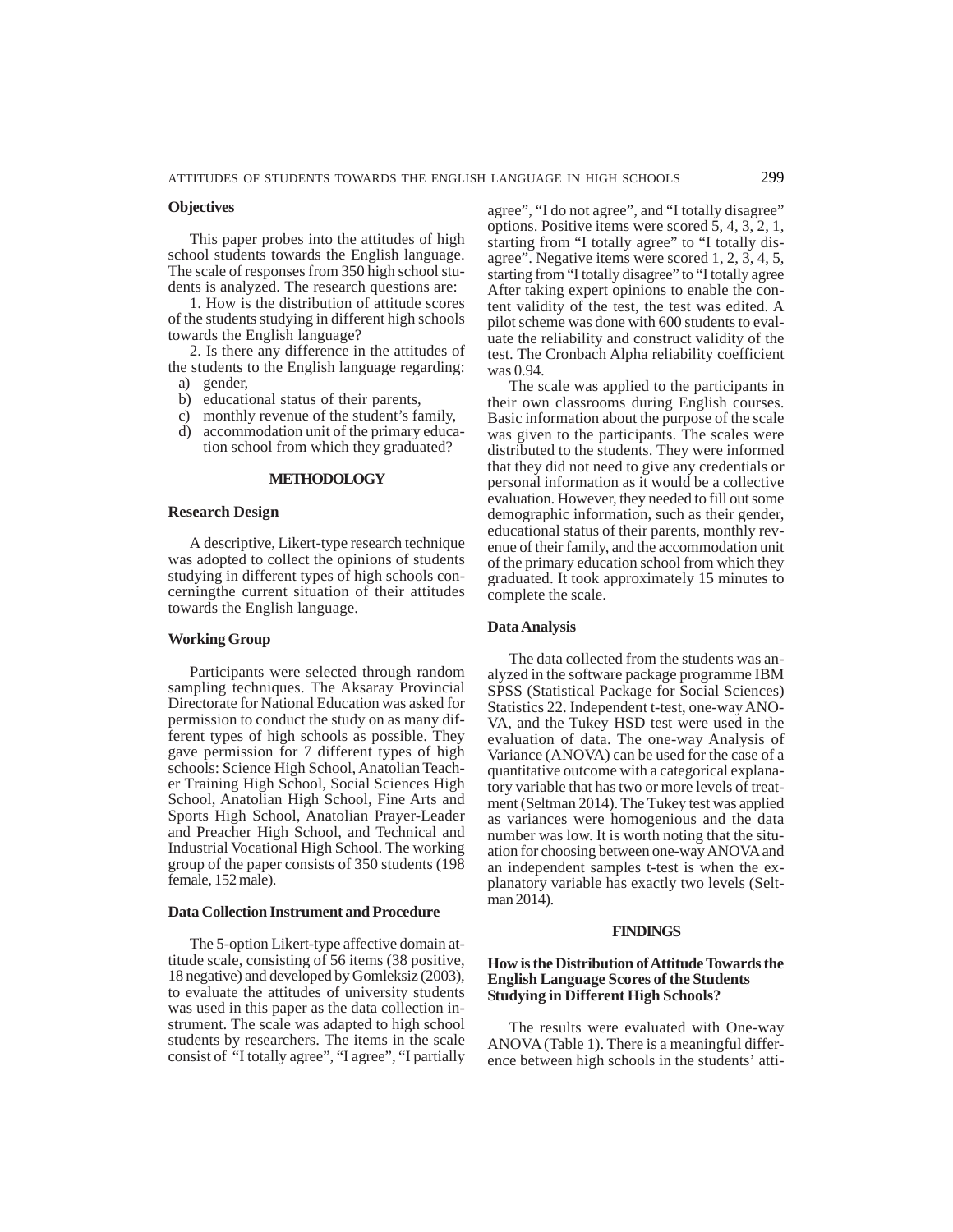**Table 1: One-way Anova variane results of attitude scores of the students studying in different high schools towards English language**

| ANOVA                                    | Sum of square                           | dt         | Mean square           |         |      |
|------------------------------------------|-----------------------------------------|------------|-----------------------|---------|------|
| Between groups<br>Within groups<br>Total | 946110.556<br>177396.568<br>1123507.154 | 343<br>349 | 157685.098<br>517.191 | 304.098 | .000 |

\* p<0.005

tude to the English language. The results are as they were expected before the research. The highest attitude score towards the English language belongs to foreign language intensive high schools, the lowest one belongs to technical high schools.

The attitude scores towards the English language:

- 1. Anatolian Teacher Training High School
- 2. Anatolian High School
- 3. Science High School
- 4. Social Sciences High School
- 5. Anatolian Prayer-Leader and Preacher High School
- 6. Fine Arts and Sports High School
- 7. Technical and Industrial Vocational High **School**

# **The Attitude Difference to English Language Regarding Gender**

The relationship between male and female groups regarding gender is presented in Table 2. The mean is higher in the female group regarding the gender statistics.

|  |  | Table 2: Group statistics regarding gender |  |
|--|--|--------------------------------------------|--|
|  |  |                                            |  |

| Group statistics |            |                  |                   |                       |  |  |  |
|------------------|------------|------------------|-------------------|-----------------------|--|--|--|
| Gender           | N          | Mean             | Std.<br>deviation | Std.<br>error<br>mean |  |  |  |
| Male<br>Female   | 152<br>198 | 146.76<br>164.18 | 62.380<br>50.872  | 5.060<br>3.615        |  |  |  |

It is necessarry to analyze the Independent Samples Test table in order to find out whether or not the difference is incidental (Table 3).

As the results indicate in Table 3, there is a meaningful difference between the two genders. It shows that affective attitude of students towards the English language changes regarding gender. According to the results, female students **Table 3: Independence t-test results of attitude scres of the students studying in different high schols towards English language regarding students' gender**

| Levene's Test for Equality of Variances                |       |      |
|--------------------------------------------------------|-------|------|
|                                                        | F     |      |
| Equal variances assumed<br>Equal variances not assumed | 2.129 | -000 |

have a more positive attitude towards English lessons than male students. Gender is an important perspective under second language learning investigations and females show more interest, positive behavior, and better performance compared to males (Shoaib and Dornyei 2005; Abidin et al. 2012).

# **The Attitude Difference Towards the English Language Regarding Educational Status of Parents**

The attitude difference towards the English languageregarding educational status of mothers is shown in Table 4.

When the results are analyzed with one-way ANOVA, there is meaningful difference between the educational status of the mother and the student's attitude towards the English language, as the p value is lower than 0.05. When this relationship is analyzed by the Tukey HSD test, as the educational status of mothers increases the attitude towards the English language also increases accordingly, as seen in Table 4. There is meaningful difference up to a bachelor's degree; however, there is no meaningful difference between bachelor's degree and postgradute studies. This means students with mothers who have a bachelor's degree or postgraduate degree have a higher attitude towards the English language than students with mothers who have a primary school education or secondary school education.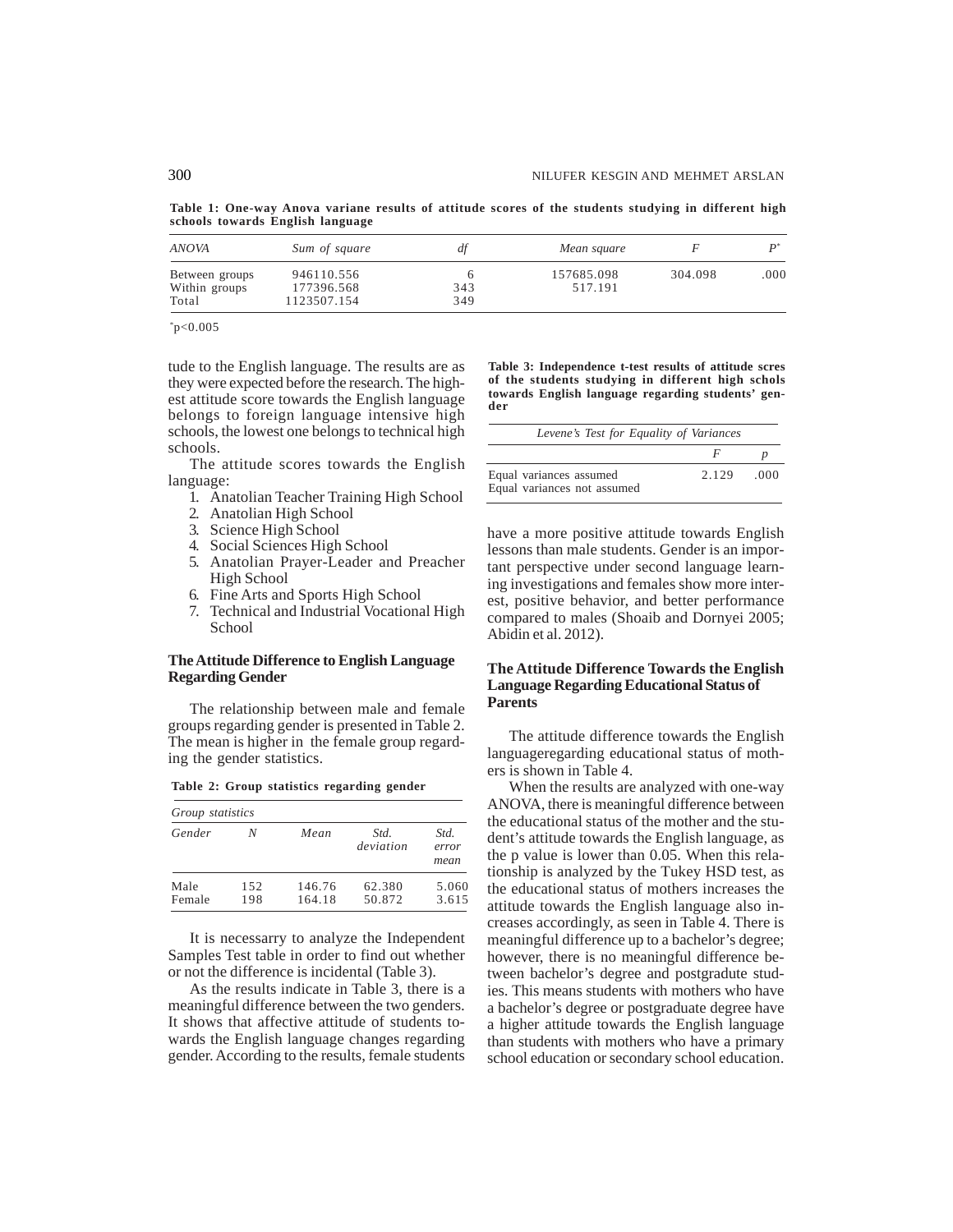**Table 4: Tukey HSD testresults of attitude difference to English language regarding educational status of mothers**

*Multiple comparisons*

*Dependent variable: Total score*

| Tukey HSD        |                                                                |                       |            |           |                |                         |
|------------------|----------------------------------------------------------------|-----------------------|------------|-----------|----------------|-------------------------|
|                  |                                                                | Mean                  |            |           |                | 95% confidence interval |
| of mother        | $(I)$ Educational status $(J)$ Educational status<br>of mother | Difference<br>$(I-J)$ | Std. error | $Sig.$ ** | Lower<br>bound | Upper<br>bound          |
| Primary School   | Secondary School                                               | $-20.930*$            | 6.588      | .009      | $-37.94$       | $-3.92$                 |
|                  | <b>Bachelor</b>                                                | $-48.141*$            | 9.075      | .000.     | $-71.57$       | $-24.71$                |
|                  | Postgraduate                                                   | $-84.200*$            | 19.291     | .000.     | $-134.00$      | $-34.40$                |
| Secondary School | Primary School                                                 | $20.930*$             | 6.588      | .009      | 3.92           | 37.94                   |
|                  | <b>Bachelor</b>                                                | $-27.211*$            | 9.870      | .031      | $-52.69$       | $-1.73$                 |
|                  | Postgraduate                                                   | $-63.270*$            | 19.678     | .008      | $-114.07$      | $-12.47$                |
| <b>Bachelor</b>  | Primary School                                                 | 48.141*               | 9.075      | .000.     | 24.71          | 71.57                   |
|                  | Secondary School                                               | $27.211*$             | 9.870      | .031      | 1.73           | 52.69                   |
|                  | Postgraduate                                                   | $-36.060$             | 20.644     | .301      | $-89.35$       | 17.23                   |
| Postgraduate     | Primary School                                                 | 63.270*               | 19.678     | .008      | 12.47          | 114.07                  |
|                  | Secondary School                                               | 63.270*               | 19.678     | .008      | 12.47          | 114.07                  |
|                  | Bachelor                                                       | 36.060                | 20.644     | .301      | $-17.23$       | 89.35                   |

\* The mean difference is significant at the 0.05 level.

\*\* sig.  $< 0.05$ 

The attitude difference towards the English languageregarding the educational status of fathers is shown in Table 5.

When the results are analyzed with one-way ANOVA, there is a meaningful difference between the educational status of the father and attitude towardsthe English language, as the p value is lower than 0.05. When this relationship is analyzed by the Tukey HSD test, as the educational status of fathers increases the attitude toward-

**Table 5: Tukey HSD test results of attitude difference to English language regarding educational status of fathers**

| Multiple comparisons            |                                                                |                        |                   |           |                |                         |  |
|---------------------------------|----------------------------------------------------------------|------------------------|-------------------|-----------|----------------|-------------------------|--|
| Dependent variable: Total score |                                                                |                        |                   |           |                |                         |  |
| Tukey HSD                       |                                                                | Mean                   |                   |           |                | 95% confidence interval |  |
| of mother                       | $(I)$ Educational status $(J)$ Educational status<br>of mother | Difference<br>$(I-J)$  | <i>Std. error</i> | $Sig.$ ** | Lower<br>bound | Upper<br>bound          |  |
| Primary School                  | Secondary School                                               | $-19.448*$             | 6.701             | .020      | $-36.75$       | $-2.15$                 |  |
|                                 | <b>Bachelor</b>                                                | $-46.577*$             | 7.845             | .000.     | $-66.83$       | $-26.32$                |  |
|                                 | Postgraduate                                                   | $-71.159*$             | 12.858            | .000      | $-104.35$      | $-37.97$                |  |
| Secondary School                | Primary School                                                 | 19.448*                | 6.701             | .020      | 2.15           | 36.75                   |  |
|                                 | <b>Bachelor</b>                                                | $-27.129*$             | 7.581             | .002      | $-46.70$       | $-7.56$                 |  |
|                                 | Postgraduate                                                   | $-57.711$ <sup>*</sup> | 12.698            | .000.     | $-84.49$       | $-18.93$                |  |
| <b>Bachelor</b>                 | Primary School                                                 | 46.577*                | 7.845             | .000      | 26.32          | 66.83                   |  |
|                                 | Secondary School                                               | $27.129*$              | 7.581             | .002      | 7.56           | 46.70                   |  |
|                                 | Postgraduate                                                   | $-24.582*$             | 13.337            | .255      | $-59.01$       | 9.85                    |  |
| Postgraduate                    | Primary School                                                 | 71.159*                | 12.858            | .000      | 37.97          | 104.35                  |  |
|                                 | Secondary School                                               | 51.711*                | 12.698            | .000.     | 18.93          | 84.49                   |  |
|                                 | Bachelor                                                       | 24.582*                | 13.337            | .255      | $-9.85$        | 59.01                   |  |

\*. The mean difference is significant at the 0.05 level.

\*\* sig.  $< 0.05$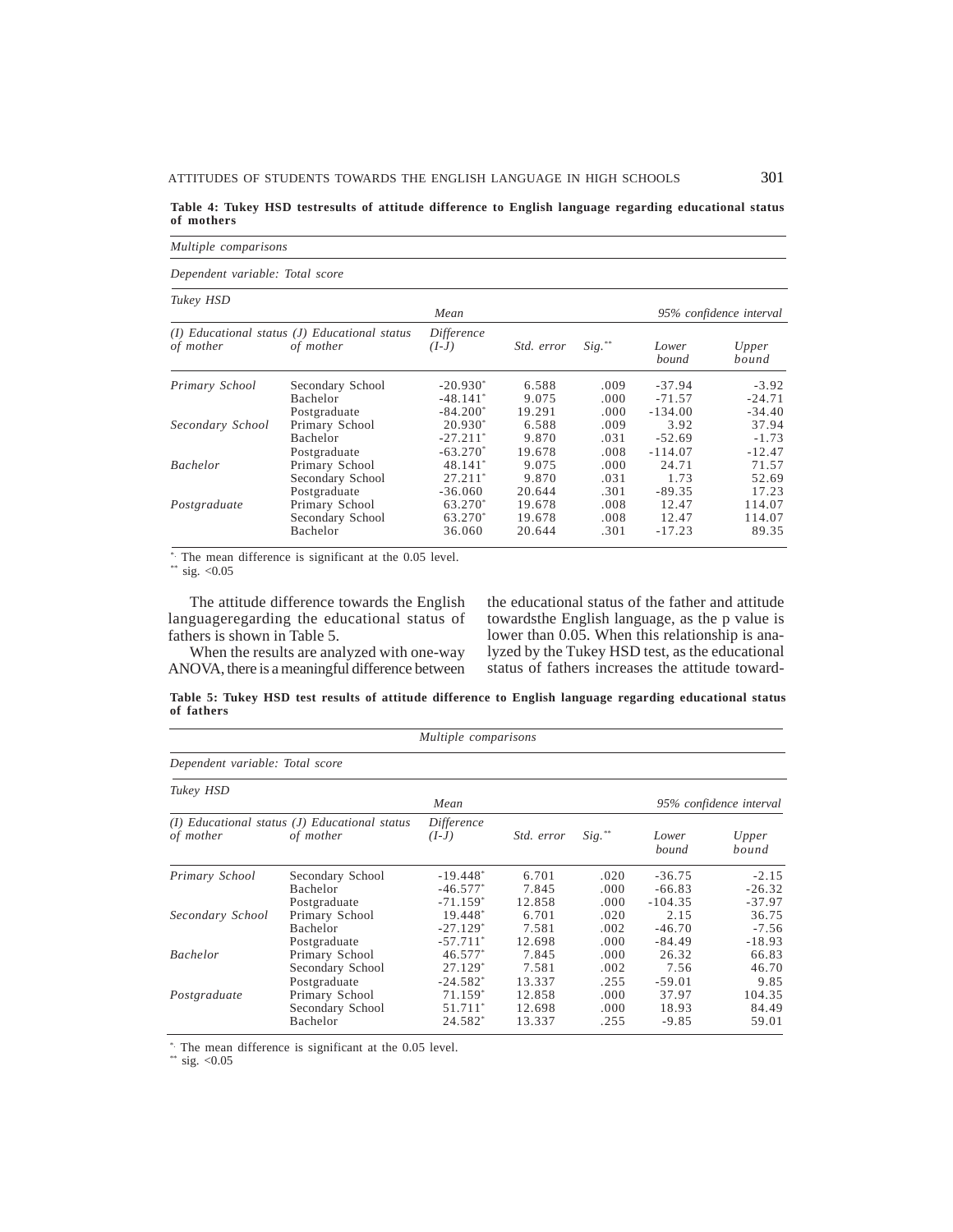sthe English language increases accordingly, as seen in Table 5. There is a meaningful difference up to a bachelor's degree; however, there is no meaningful difference between a bachelor's degree and a postgraduate degree. That means students with fathers who have a bachelor's degree or postgraduate degree have higher attitudes towardsthe English language compared to students withfathers who have aprimary school education or secondary school education.

# **The Attitude Difference Towards the English Language Regarding the Monthly Revenue of Students' Family**

The attitude difference toward the English language regarding the monthly revenue of students' family is presented in Table 6.

When the results are analyzed with one-way ANOVA, there is meaningful difference between the monthly revenue of the student's family and their attitude towards the English language, as the p value is lower than 0.05. When this relationship is analyzed by the Tukey HSD test, there is meaningful difference between those who have up to 1000 TL monthly revenue and more than 1000 TL monthly revenue; but there is no meaningful difference between those who have much more monthly revenue, as seen in Table 6. In terms of the relationship between family revenue and students' attitude towards the English language, the middle revenue group  $(1000 \tilde{T}L -$ 2500 TL) and the highest revenue group (2500 TL and more) have positive attitudes towardsthe English language. However, the lowest revenue group (up to 1000 TL) hasless positive attitudes towards the English language.

# **The Attitude Difference Towards theEnglish Language Regarding Accommodation Units of Primary Education School from which the Students have Graduated**

The attitude difference towards the English language regarding the accommodation unit of the primary education school from which the students graduated is presented in Table 7.

As the results indicate in Table 7, there is no meaningful difference between the accommodation unit of the primary education school from

| Table 6: Tukey HSD test results of attitude differene to English language regarding monthly revenue of |  |  |  |  |  |
|--------------------------------------------------------------------------------------------------------|--|--|--|--|--|
| students' family                                                                                       |  |  |  |  |  |

|                                 |                                             | Multiple comparisons         |                    |                |                          |                          |
|---------------------------------|---------------------------------------------|------------------------------|--------------------|----------------|--------------------------|--------------------------|
| Dependent variable: Total score |                                             |                              |                    |                |                          |                          |
| Tukey HSD                       |                                             | Mean                         |                    |                |                          | 95% confidence interval  |
|                                 | $(I)$ Monthly revenue $(J)$ Monthly revenue | Difference<br>$(I-J)$        | <i>Std.</i> error  | $Sig.$ **      | Lower<br>bound           | Upper<br>bound           |
| Up to $1000TL$                  | $1000=2500$ TL<br>2500 TL and more          | $-47.10764*$<br>$-55.65005*$ | 6.87271<br>7.63308 | .000.<br>.000. | $-63.2847$<br>$-73.6169$ | $-30.9305$<br>$-37.6832$ |
| 1000-2500 TL                    | Up to $100$ TL<br>2500 TL and more          | 47.10764*<br>$-8.54242$      | 6.87271<br>7.76141 | .000.<br>.514  | 30.9305<br>$-26.8113$    | 63.2847<br>9.7265        |
| 2500 TL and mroe                | Up to $1000$ TL<br>1000 to 25 TL            | 55.65005*<br>8.54242         | 7.63308<br>7.76141 | .000.<br>.514  | 37.6832<br>$-9.7265$     | 73.6169<br>26.8113       |

\*. The mean difference is significant at the 0.05 level.

\*\* sig.  $< 0.05$ 

**Table 7: One-way Anova variane results of attitude difference to English language regarding accommodation units of primary education school the have graduated form**

| ANOVA                           | Sume of squares          |     | Mean square          |       |      |
|---------------------------------|--------------------------|-----|----------------------|-------|------|
| Between groups<br>Within groups | 15074.206<br>1108432.949 | 347 | 7537.103<br>3194.331 | 2.360 | .096 |
| Total                           | 1123507.154              | 349 |                      |       |      |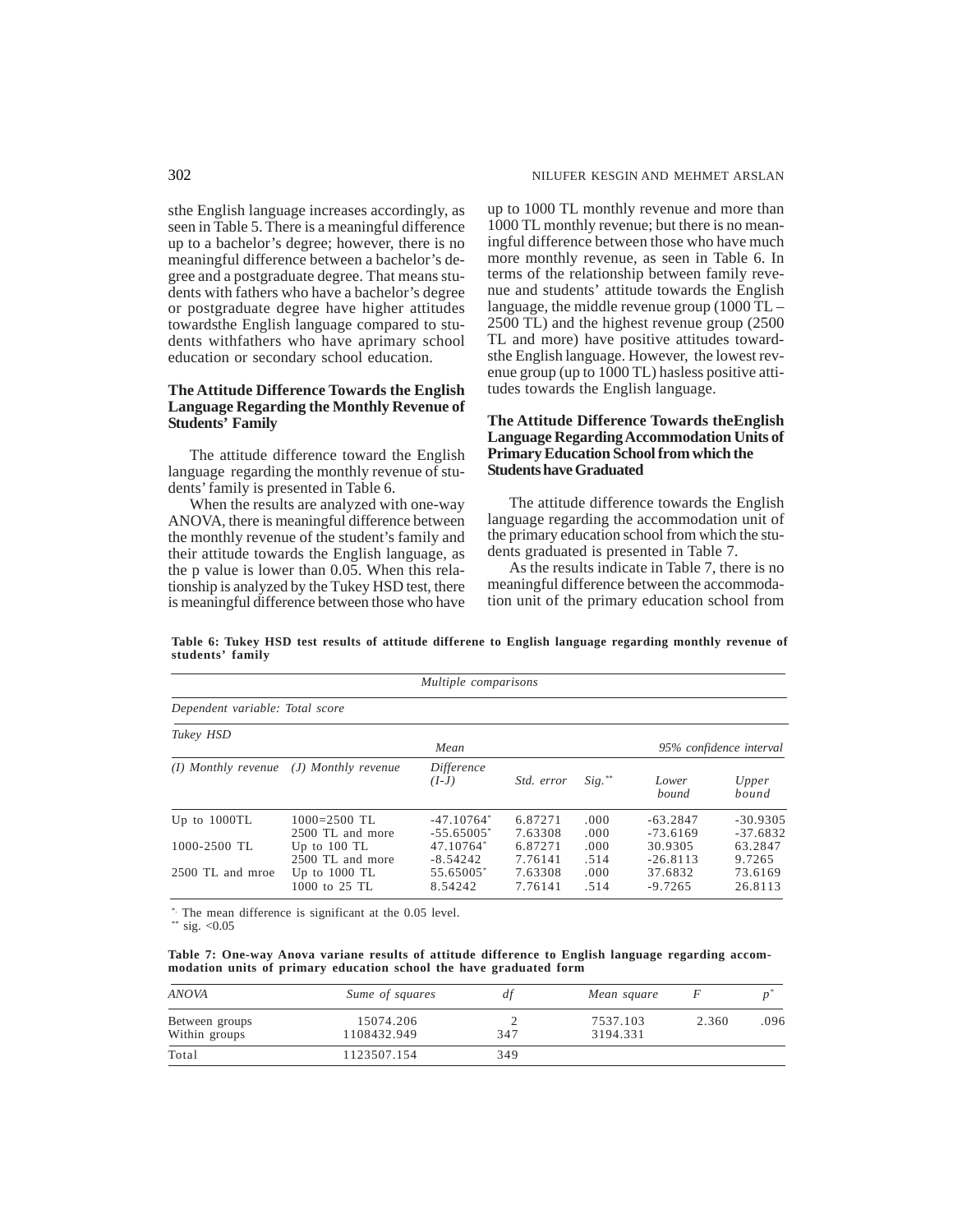which they graduated and attitude towardsthe English language, as the p value is higher than 0.05. This does not affect the attitude of students towards the English language, whether they attended a primary education school in a village, a county, or a province.

# **DISCUSSION**

This paper includes questions to determine the attitudes of high school students towardsthe English language and if there is any difference in the attitudes of the students towards the English language regarding their gender, the educational status of their parents, the monthly revenue of students' family, and the accommodation unit of the primary education school from which they graduated.

Attitude is variable and can be changed by the many external and internal personality factors of a person (Rukh 2014). There are many factors affecting students' attitudes towards the English language. Mordi (1991), who studied the factors, put them in the following order: conditions at home, student features, teaching and learning variances, and school factors. Conversely, there is concentration on areas such as relationship between attitude and age (Ramsden 1998; Osborne et al. 2003), attitude and gender (Becker 1989; Breakwell and Breardsell 1992; Francis and Greer 1999; Jones et al. 2000; O'Brien and Porter 1994; Schibeci 1984; Schibeci and Riley 1986; Simpson and Oliver 1985; Weinburg 1995), and attitude and success (Dhindsa and Chung 2003; Osborne et al. 2003) in researches studying personal traits. Accordingly, this paper corroborates assertions that there is a direct relation between attitude and gender, attitude and family, attitude and the school they attend. This means there is a direct relationship between attitude and success towards learning English as a foreign language.

The first question is "How is the distribution of attitude scores of the students in different high schools towards the English language?" There is a meaningful difference between high schools and the students' attitude towards the English language, which means the students' attitude changes according to the high school they attend. As English is becoming more and more a global language, it is becoming more and more associated with academic achievements for the students in any field (Rukh 2014). Anatolian Teacher Training High School, Anatolian High

School, Science High School, and Social Sciences High School students have a positive attitude towards the English language. English language courses in these schools are more intensive than in Anatolian Prayer-Leader and Preacher High School, Fine Arts and Sports High School, and Technical and Industrial Vocational High School.

The second question concerns "The Attitude Difference Towards the English Language Regarding Gender". The results show that the attitudes of female students towards the English languageare higher than those of male students. The results are similar with those in a study by Shoaib and Dornyei (2005) and Abidin et al. (2012). They advocate that gender is an important perspective under second language learning investigations and conclude that females show more interest, positive behavior, and performance compared to males. The differences between the male and female respondents' attitudes may be due to, on the one hand, the diversity of English teaching strategies and classroom activities employed by English language teachers to teach female and male students, and, on the other hand, the design and content of English curriculum may not meet the interests and needs of the male students. Thus, they do not show a positive reaction towards learning English (Abidin et al. 2012).

The third question concerns "The Attitude Difference Towards the English Language Regarding the Educational Status of Parents". It was concluded that as the educational status of parents increases, the students' attitude towardsthe English language increases accordingly. Also, the attitudes of students with parents who have a bachelor's degree or postgraduate degree are higher towards the English language than students withparents who have a primary school or secondary school education.

The fourth question concerns "The Attitude Difference Towards the English Language Regarding Monthly Revenue of Students' Family". The attitudes of the middle revenue group (1000 TL – 2500 TL) and the highest revenue group (2500 TL and more) towards the English languageare higher than the lowest revenue group (up to 1000 TL).While investigating Turkish students' attitudes towards English language, Karahan (2007) concluded that social factors and economic needs greatly affect the attitudes of students for learning the English language.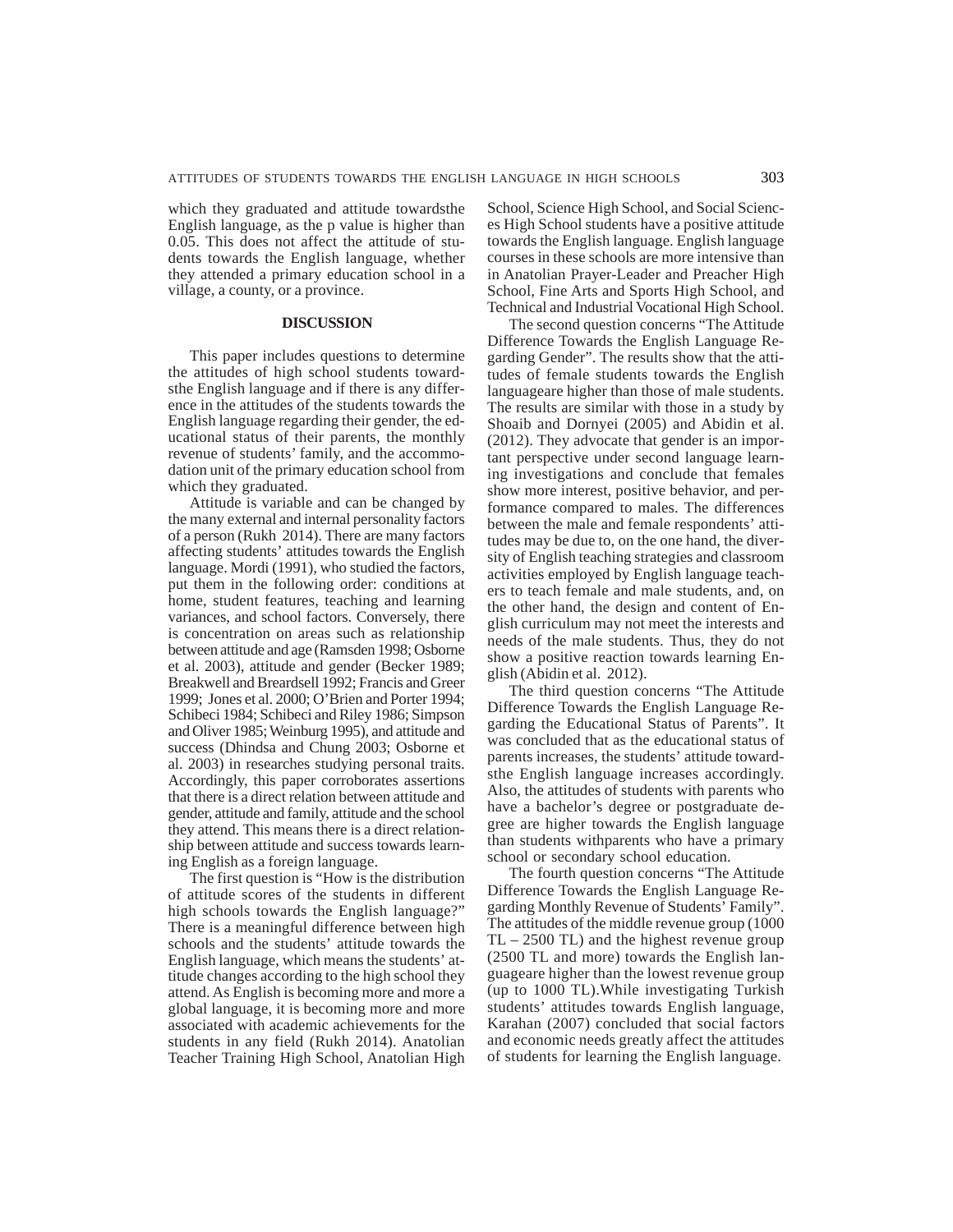The fifth question concerns "The Attitude Difference Towards the English Language Regarding the Accommodation Unit of the Primary Education School From Which the Students Graduated". The accommodation unit (a village, a county, or a province) does not affect the students' attitude towards the English language.

Students need to become aware of the necessity and importance of learning the English language in a globalizing world, no matter what situation they are in. They must develop a positive attitude towards the English language. In order to develop this attitude, some precautions should be taken.This is because there is a directly proportionate relationship between attitudes towardsa lesson and succes in the lesson (Baykul 1990; Dhindsa and Chung 2003; Koballa 1988; Osborne et al. 2003). If the lessons are more enjoyable and attention-grabbing, the attitudes of students are more positive and they are more successful.

## **CONCLUSION**

The paper indicates that students of foreign language intensive high schools have higher attitudes than other high schools. Females have a higher positive attitude towards the English language. Students with parents who have a bachelor's degree or postgraduate degree have a higher attitude towards the English language than students with parents who have aprimary school or secondary school education. This means the educational status of parents affects the attitude of students towards the English language. Students have a higher attitude towards the English language if their parents' revenue is high or in the middle. The accommodation unit of the primary education school from which the students graduated does not affect the attitude of students towards the English language.

#### **RECOMMENDATIONS**

The high schools in this paper are public schools; this study should be done on private schools, too, in order to see the differences in results between public schools and private schools.The sample of this paper is restricted to only seven high schools in the Aksaray province of Turkey. It should be done throughout Turkey and include more types of high schools. Some precautions should be taken to develop a positive attitude towards the English language.

The reasons for these differences need to be researched in detail, and more papers about the reasons forthese differences should take part in the related literature. The researches can be done by individual interviews with the students, which would be easier and more detailed.

#### **REFERENCES**

- Abidin MJZ, Pour-Mohammadi M, Alzwari H 2012. EFL students' attitudes towards learning English language: The case of Libyan Secondary school students. *Asian Social Science*, 8(2): 119-134.
- Acat MB, Demiral S 2002. Turkiye'de yabanci dil ogreniminde motivasyon kaynaklari ve sorunlari. *Kuram ve Uygulamada E*g*itim Yonetimi,* 31: 312-329.
- Bagceci B, Yasar M 2007. Ortaogretim kurumlarinda ingilizce ogretimine iliskin ogrenci gorusleri. *Gaziantep Universitesi Sosyal Bilimler Dergisi,* 6(1): 9-16.
- Becker BJ 1989. Gender and science achievement: A reanalyses of studies from two meta-analyses.*Journal of Research in Science Teaching*, 26: 141-169.
- Breakwell G, Breardsell S 1992. Gender, parental and peer influences upon science attitudes and activities. *Public Understanding of Science,* 1: 183-197.
- Demircan O 1988. *Dunden Bugune Turkiye'deYabanci Dil.* Istanbul: Remzi Kitapevi.
- Demirel O 1979. *Ortaogretimde Yabanci Dil O*g*retim Programlarinin De*g*erlendirilmesi*. (Yayimlanmamis doktoratezi.) Ankara Universitesi/Sosyal Bilimler Enstitusu.
- DemirelO 2000. *E*g*itimde Program Gelistirme.* Ankara: PegemA Yayinevi.
- Dhindsa HS, Chung G 2003.Attitudes and achievement of Bruneian science students. *International Journal of Science Education,* 25(8): 907-922.
- ErdoganI 2002. *Ozel Okullar Ve Egitimde Kalite [Private Schools and Quality in Education].*Istanbul: Ozel Okullar Dernegi.
- Eskicumali A, Turedi H 2010.The rise of English in Turkish Curriculum. *International Online Journal of Educational Sciences,* 2-3: 738-771.
- Francis L, Greer JE 1999. Attitudes towards science among secondary school pupils in Northern Ireland: Relationship with sex, age and religion. *Research in Science and Technological Education,* 17(1): 67– 74.
- Gagné RM, Driscoll MP 1988. *Essentials of Learning for Instruction.* New York: Prentice Hall, Inc.
- Gomleksiz MN 2003. Ingilizce duyussal alana iliskin bir tutum olceginin gecerlik ve guvenirligi*. Firat Universitesi Sosyal Bilimler Dergisi,* 13(1): 215-225.
- Graddol D 2000. *The Future of English London*. England: The British Council.
- Iskender BM 2007.*Ozel Dershanelerde Animasyon Kullanimiyla Bilgisayar Destekli Fen O*g*retimininO*g*renciBasarisina, Hatirda Tutma Duzeyineve Duyussal Ozellikleri Uzerine Etkisi.* (Yayimlanmamis Yuksek Lisans Tezi) Mugla Üniversitesi/Fen Bilimleri Enstitusu, Mugla.
- Kadioglu C, Uzuntiryaki-Kondakci E 2014. Relationship between learning strategies and goal orienta-